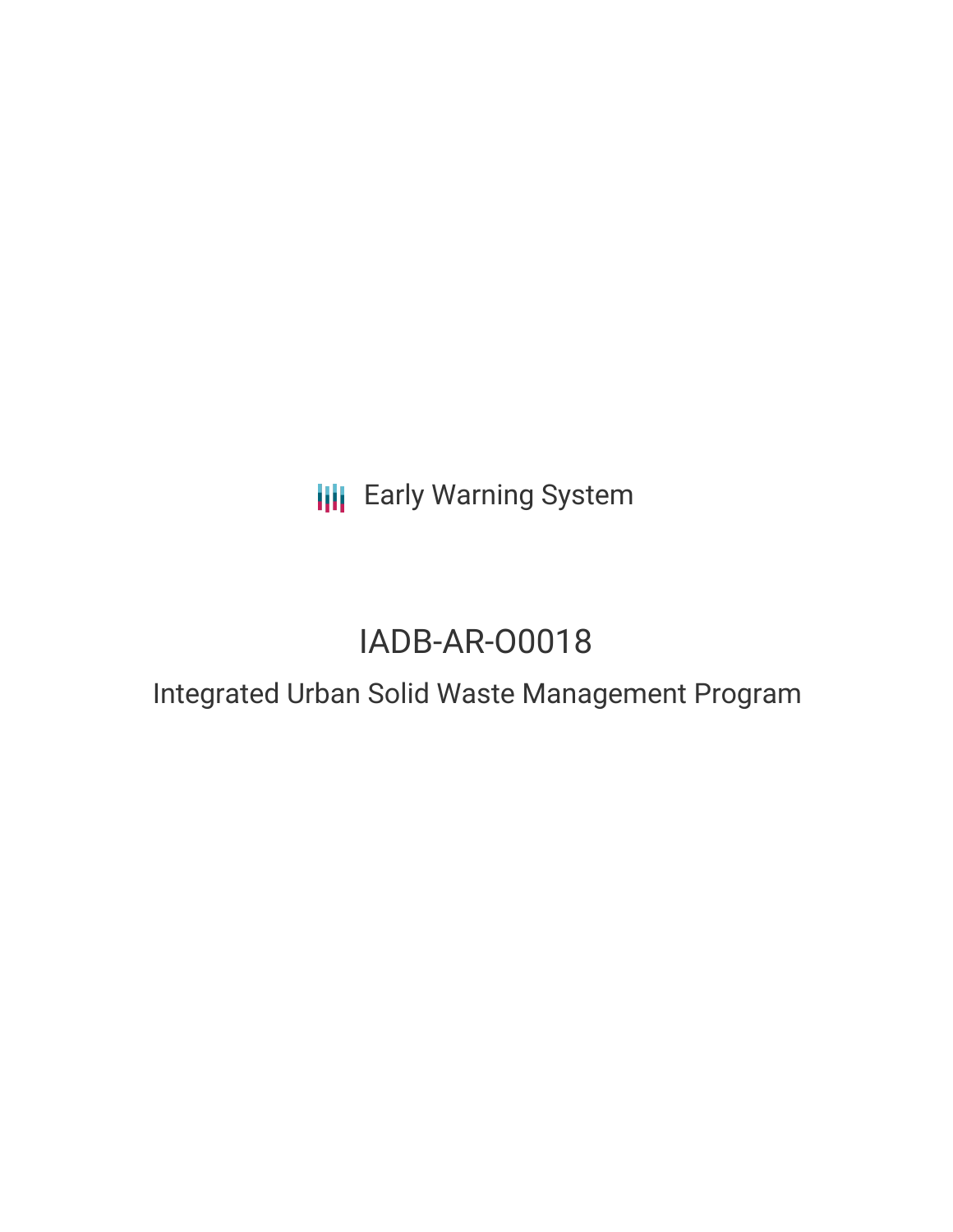

## **Quick Facts**

| <b>Countries</b>               | Argentina                                     |
|--------------------------------|-----------------------------------------------|
| <b>Financial Institutions</b>  | Inter-American Development Bank (IADB)        |
| <b>Status</b>                  | Proposed                                      |
| <b>Bank Risk Rating</b>        | A                                             |
| <b>Borrower</b>                | Government of Argentina                       |
|                                |                                               |
| <b>Sectors</b>                 | Climate and Environment, Water and Sanitation |
| <b>Investment Amount (USD)</b> | \$210.00 million                              |
| <b>Project Cost (USD)</b>      | \$210.00 million                              |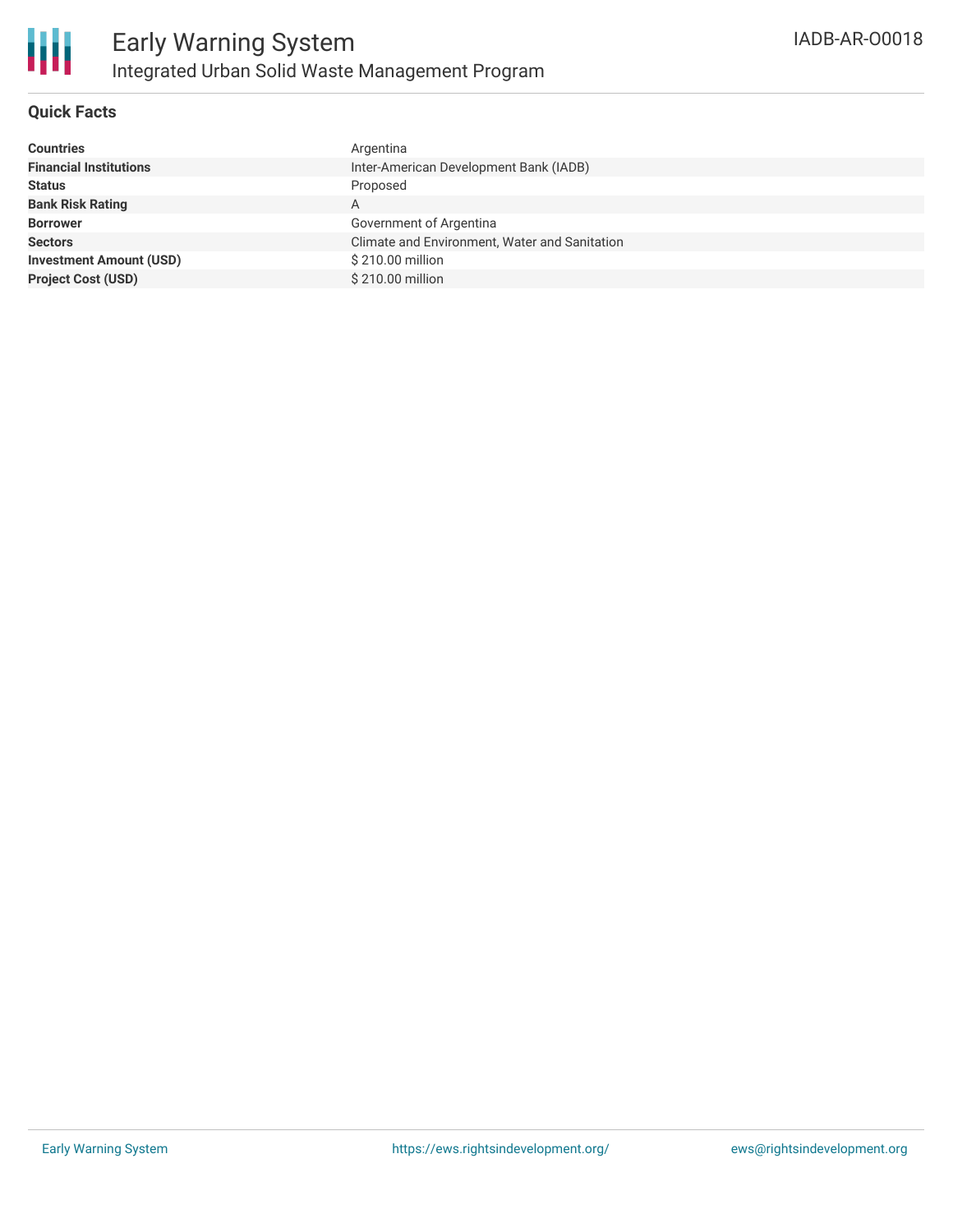

## **Project Description**

According to the Bank´s website, the objective of the projecto is to reduce the disposal of Urban Solid Waste in Open Dumps and increase their disposal in Sanitary Landfills designed, built and operated properly in urban centers, and increase their recovery and valorization.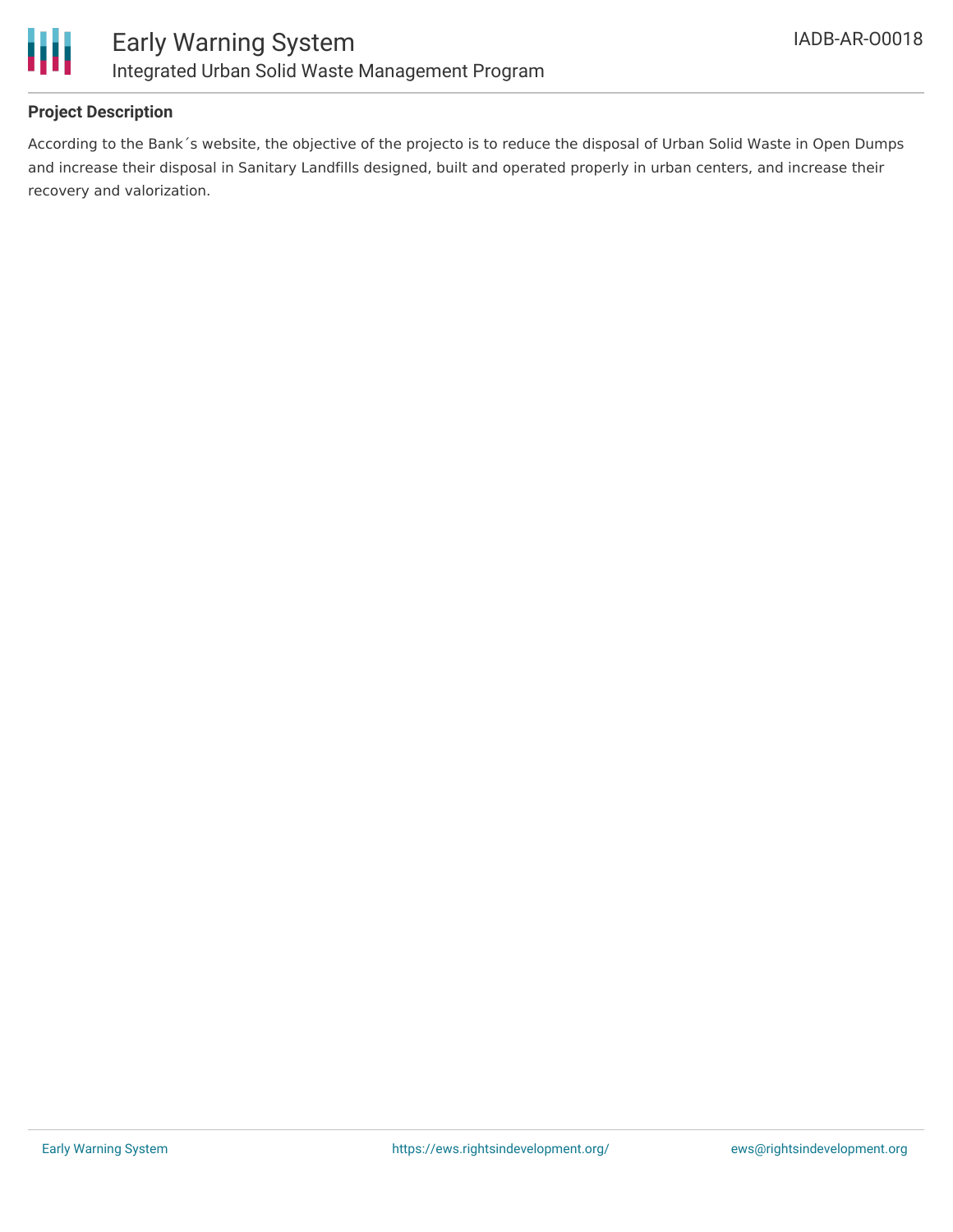

### **Investment Description**

• Inter-American Development Bank (IADB)

The description of investment type was not available at the time of the snapshot.